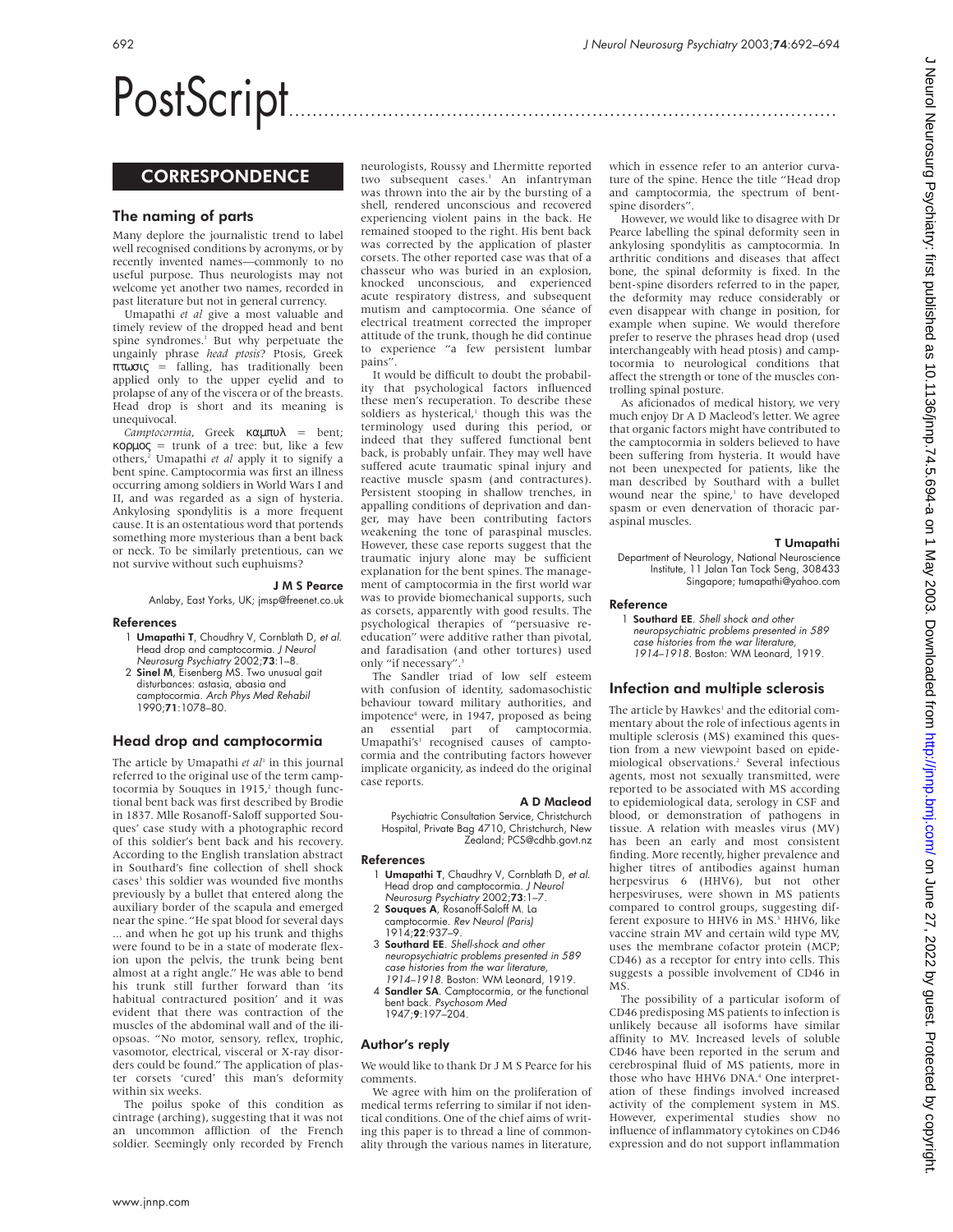as a cause of increased CD46.<sup>5</sup> Incorporation of CD46 in the viral envelope, or a possible genetic propensity in MS patients, have also been considered as causes of increased CD46.4 While its origin in MS is unclear, soluble CD46 might be involved in viral pathogenesis by binding the virus in the viraemic phase and allowing another to attach to CD46 and spread from cell to cell. Both HHV6 and MV are infectious agents encountered in early childhood, and HHV6 can indeed become reactivated a few weeks after primary MV infection. On the other hand, because HHV6 and MV downregulate CD46 expression on the infected cell, they may diminish the entry of each other, delaying the time of infection. Therefore, they might produce increased antibody levels in young adults through delayed infection with, or reactivation of, each other. These suggest increased antibodies against these two viruses in MS may be interrelated.

The question remains whether a causeeffect relation exists between infectious organisms and MS, or whether viruses are just a consequence of the activation of the inflammatory-immune sequence or increased susceptibility of MS patients to infection. Studies of CD46 and other viral receptors seem warranted in MS.

B Anlar

Department of Pediatric Neurology, Hacettepe University, Ankara 06100, Turkey; banlar@hacettepe.edu.tr

#### References

- 1 **Hawkes CH**. Is multiple sclerosis a sexually transmitted infection? J Neurol Neurosurg Psychiatry 2002;73:439–43.
- 2 Stewart G. Infection and multiple sclerosis—a new hypothesis? J Neurol Neurosurg Psychiatry 2002;73:358–9.
- 3 Enbom M. Human herpesvirus 6 in the pathogenesis of multiple sclerosis. APMIS  $2001$ ;109:401–11.
- 4 Soldan SS, Fogdell-Hahn A, Brennan MB, et al. Elevated serum and cerebrospinal fluid levels of soluble human herpesvirus type 6 cellular receptor, membrane cofactor protein, in patients with multiple sclerosis. Ann Neurol 2001;50:486–93.
- 5 Mason JC, Yarwood H, Sugars K, et al. Induction of decay-accelerating factor by cytokines or the membrane-attack complex protects vascular endothelial cells against complement deposition. Blood 1999;94:1673–32.

## Infection and multiple sclerosis

The paper by C H Hawkes (Is multiple sclerosis a sexually transmitted infection?<sup>1</sup>) has caused predictable distress to people with multiple sclerosis (MS) and their families. Living with MS is a difficult enough experience without such sudden and avoidable alarm. The UK Multiple Sclerosis Society's national helpline and local branches have been inundated with calls expressing anger and anxiety.

It is hard to understand the motive for publication when your own expert editorial commentator specifically referred to the paper's "pure speculation" and "potential to cause harm". Did the sensational nature of Dr Hawkes's hypothesis and the virtual guarantee of extensive publicity it could receive outweigh proper consideration of its scientific merit?

There is also the worrying question of what damage may have been caused to the reputation of MS research in the UK by the lay media coverage which was attracted. The MS Society has a current forward commitment of around £12 million to nearly 70 research projects. That money is raised by voluntary donation. Anything which could discredit the quality of research here is of material concern to us.

#### M O'Donovan

Chief Executive, The Multiple Sclerosis Society, M S National Centre, 372 Edgware Road, London NW2 6ND, UK; modonovan@mssociety.org.uk

#### Reference

1 Hawkes CH. Is multiple sclerosis a sexually transmitted infection? J Neurol Neurosurg Psychiatry 2002;73:439–43.

Ed: The journal regrets any distress caused to patients with MS as a result of the widespread publicity this article received in the media. However, we wish to emphasise that the article was subject to the usual peer review process.

## BOOK REVIEWS

## Delirium in old age

Edited by J Lindesay, K Rockwood, A Macdonald (Pp 238, £55.00). Published by Oxford University Press, Oxford, 2002. ISBN 0-19-263275-2

Delirium is an extremely important condition for a number of reasons. It is very distressing and frightening for those who experience the symptoms, and descriptions of the effects on the brain as a result of high fever have been well described. There is a high mortality associated with the development of delirium, and it is often associated with behavioural disturbances that can be troublesome for carers and attendants. Finally, it presents a unique opportunity to look at the interface between psychiatric symptoms caused by organic disease and functional disorders.

Twelve years ago, the same publishers and two of the current editors produced the first edition on delirium. It was a relatively thin book but set the standards that the current edition continue. Delirium is certainly a niche market, and there appear to be no direct competitors, although textbooks on old age psychiatry usually contain chapters and notes on delirium. The new edition is greatly expanded and very much up to date.

Every aspect of delirium is included, from the history and conceptual basis of the disorder through epidemiology, neurophysiology, clinical assessment, management, prevention, and, refreshingly, the the role of family caregivers and nurses in managing the disease. The core tenet of the book is that delirium is a disorder that is relatively poorly recognised (particularly the hypo-alert type) by the general clinical professions, it is relatively easy to identify people at risk of developing delirium, and that there is a real possibility of a reasonable preventive strategy for the disorder. Twelve authors have contributed and, as delirium is relatively under-researched, this probably represents a significant proportion of the leading researchers in the field internationally. There are particularly interesting sections on the conceptual basis of the disorder and how it, and its component symptoms, are defined, methods of assessment of delirium are covered comprehensively, a summary of how evidence based management plans can be developed, and the prospects of prevention of delirium are given an adequate airing.

An interesting spin, which I discovered by accident, is that on the Oxford University Press website (www.oup.co.uk), one can see online updates of each individual chapter. Those present when this author last visited the website (December 2002) consisted of work that had been done from when the manuscript had been submitted to publication. It may be that reviews of the book might also appear online—this one will.

The book is a landmark in the literature on delirium, is a text of very high quality, and anyone seriously involved in the clinical management of patients with delirium or research on the subject would do very well to read this book.

A Burns

## Neurophysiology in neurosurgery. A modern intraoperative approach

Edited by Vedran Deletis and Jay L Shils (Pp 469, \$125.00). Published by Academic California, 2002. ISBN 0-12-209036-5

This book comprises 17 chapters contributed by 24 authors. It has clearly benefited from most of the chapters being written in a more or less homogenous style and formed into seven parts based mainly on surgical procedures: motor evoked potentials/<br>
neurophysiological base: intraoperative neurophysiological base; neurophysiology (ION) of the spinal (spinal cord monitoring); ION of peripheral nerves, nerve roots and plexuses; ION of cranial nerve and brainstem; ION of supratentorial procedures; ION during stereotactic neurosurgery for movement disorders; and ION and anaesthesia management. Most of the chapters cover the background of methodology, description of the surgical procedure, and the related neurophysiological procedure, personal experience, and case reports, which gives a balanced theoretical and practical view on the topic of each chapter. The interdisciplinary approach taken in this book will ensure it has a wide range of readers across "neurosurgery, neurology, orthopaedic surgery, neurophysiology, anesthesiology, interventional radiology, and biomedical engineering".

Chronic deep brain stimulation or neuromodulation has extended the role of clinical neurophysiology beyond its traditional diagnostic role. This new field is touched upon briefly in the part on ION during stereotactic neurosurgery. An interesting feature of this book is that it is accompanied by a CD that certainly enhances its value. Cross references are given at the end of the corresponding chapter rather than in the list of contents in the book, and at the front page of the display.

In conclusion, it is an authoritative review of intraoperative neurophysiology much weighted on the motor system for a wide range of surgical procedures. Perhaps, in its present form, those hoping for a more systematically informed discussion on intraoperative neurophysiology of the sensory system may feel slightly disappointed.

X Liu, T Z Aziz